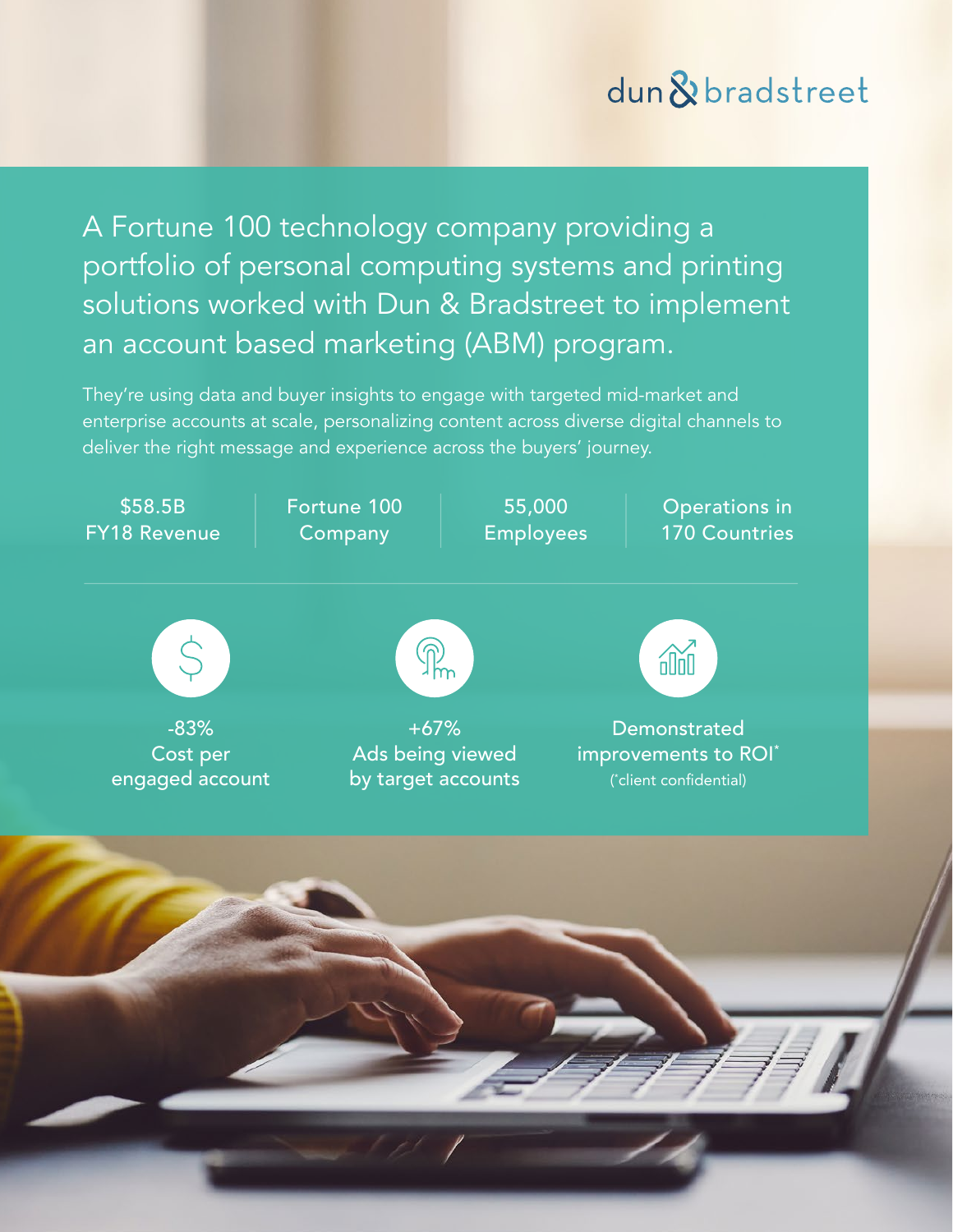

## CHALLENGE: Rising above the noise

Digital interactions with buyers is critical. But B2B buyers are being bombarded with messages on digital channels. This company wanted a way to stand out—to rise above the digital noise and get noticed by potential buyers.

"In B2B, account based marketing gives us that edge, allowing us to be relevant in our messaging with targeted buyers. In other words, targeting the right buyer with the right message," said the company's Global Director of Digital Activation.

Today's B2B buyer wants to engage with brands on their own terms, and when they do engage, they expect relevant information. That means engaging not just via a sales channel, which has traditionally been the way B2B marketing and sales operated, but also leveraging social channels, display channels, email channels, and more.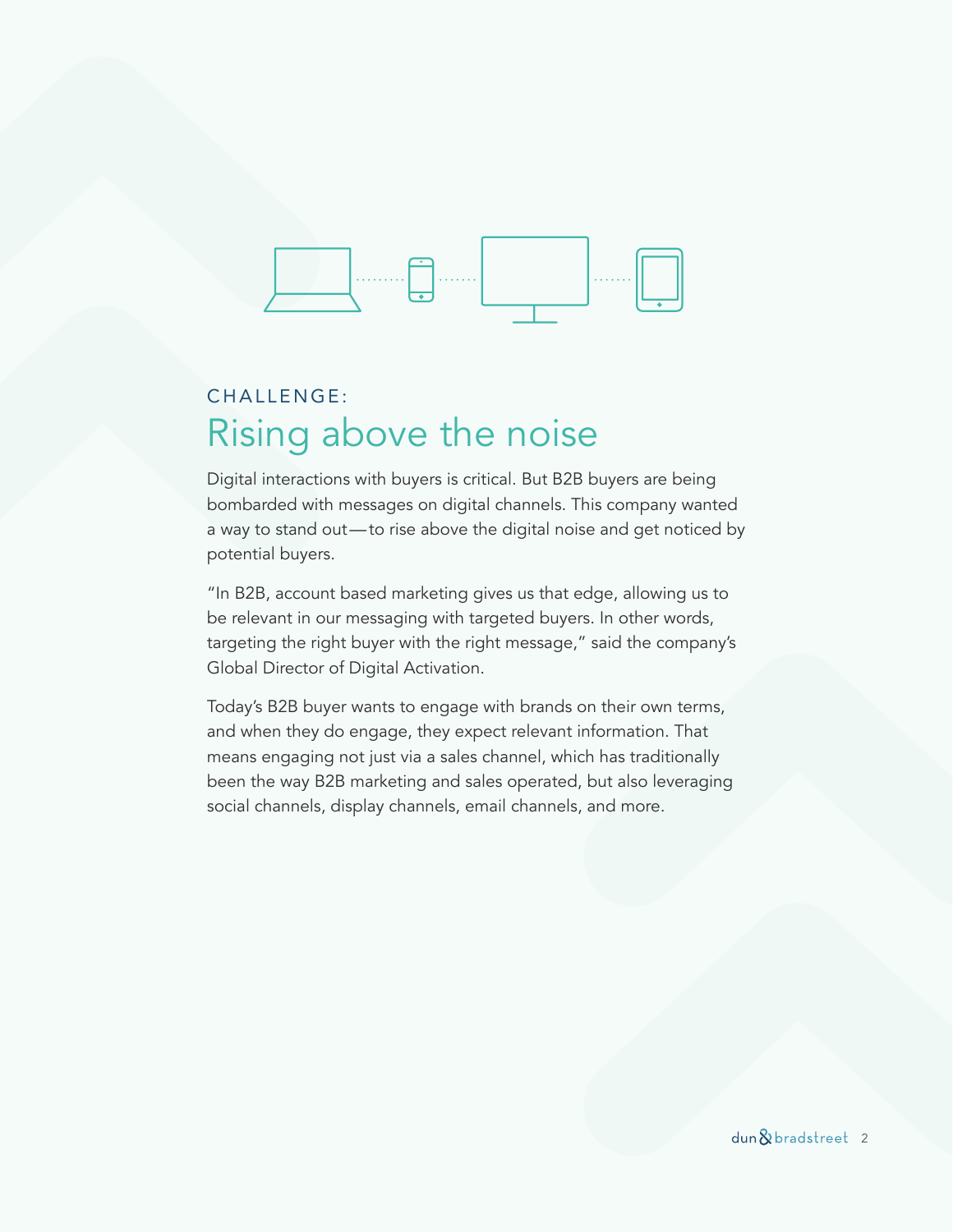## SOLUTION: Targeted ABM at Scale

The company wanted to build an ABM campaign that would share relevant information with target accounts to drive these potential customers through the buyer's journey. For the program to succeed, they needed a solid understanding of their customer so they would effectively utilize the different media channels to engage with those accounts.

The company's Global Director of Digital Activation shared the three pillars they follow for a successful ABM program.





## 1. IDENTIFY, TARGET, AND PRIORITIZE

Identify highest priority accounts, the ideal customers. Garner as many insights as you can: who they are, and where they are in the buying cycle.

"Working with Dun & Bradstreet helps us better understand who to target and helps us uncover which stage of the buyer's journey these target accounts are in, which use cases they are expressing intent, which location is expressing the buying intention, and how likely they are to buy in the near term.

"We focus on the IT decision-maker, who we consider our 'crown jewel' persona. These are the people we want to drive into the buying journey and help them understand the value we bring to them and their organization. But we also spend quite a lot of time speaking to the end user, or the individuals who may have influence on the IT decision-maker."

Having those insights can then help prioritize accounts by the level of the intent they are displaying and tailor the message. "Prioritizing is important in order to make the most of our resources. Using first- and third-party intent signals, we can look at how our target accounts are interacting with our website, how they're engaging with content, and where they are in their journey."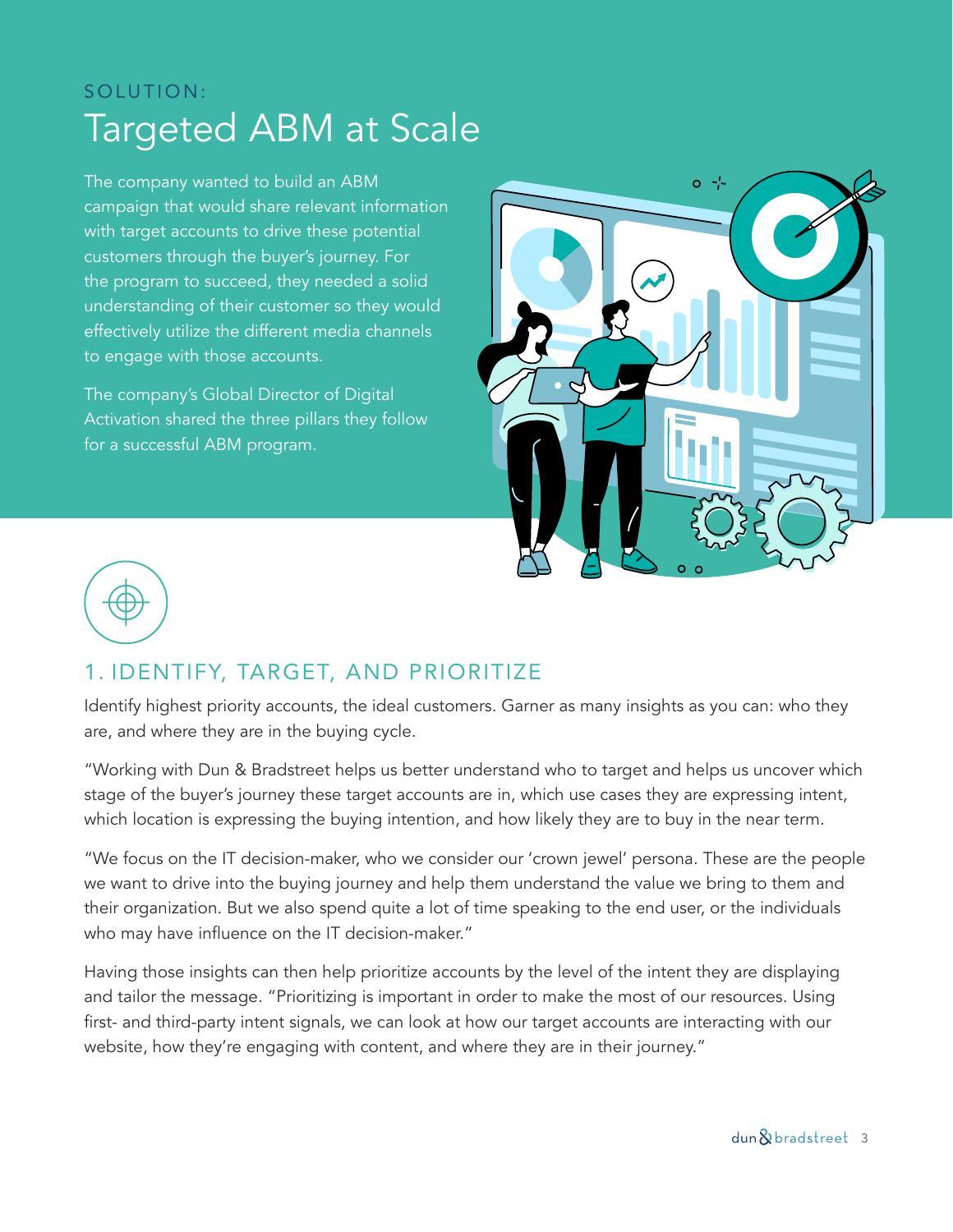

### 2. ENGAGE WITH RELEVANCE

Once audiences are identified and selected it's time to activate the data and deploy personalized digital experiences for those selected accounts. "We want to make sure that our prospect gets our message and all the information they need to make a purchase decision."

All too often, businesses make the mistake of serving everybody the same creative. This is a critical error, especially after all the thinking that goes into making audience-based decisions. The average consumer looks at a digital ad for less than two seconds, so it's critical to show relevant content. This means messaging based on their need for our company's products—not serving up a generic message. "Messaging, artwork, and photography should speak to the individual. For example, if the IT decision maker is in the healthcare industry, we make sure to showcase an image or some kind of content that has a healthcare focus."

"All too often, businesses make the mistake of serving everybody the same creative. This is a critical error."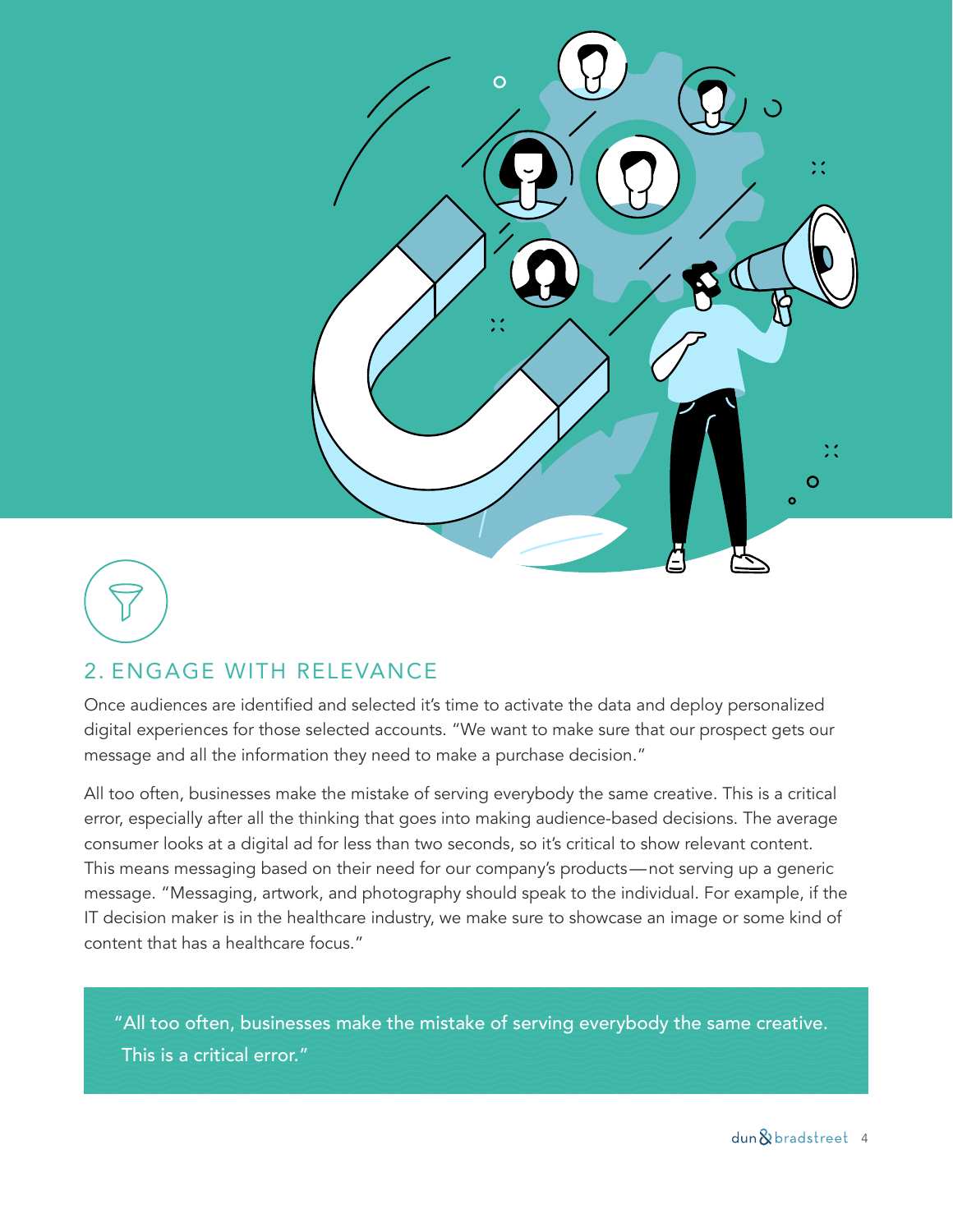

### 3. MEASURE

"Good marketing is data driven. If we target the right people, that's helpful. If we give them the right content, that's even better. If we can measure in real time how our efforts are performing, we're in an even better spot because we can better inform our targeting and engagement," said the Director.

"We work with different partners who bring together an ability to measure engagement on our website, impressions, and then to track that account all the way through to pipeline and if it converts into a sale. This has been a huge benefit for us."

"We have to wait three to six months before some of these deals close. Linking the analytics data with the Dun & Bradstreet data to get the account information, we're able to start to look at the engagement of a business on our web page, and the content they're consuming, the form fills and so forth, and then build correlations to the attributed ROI. This is really powerful."